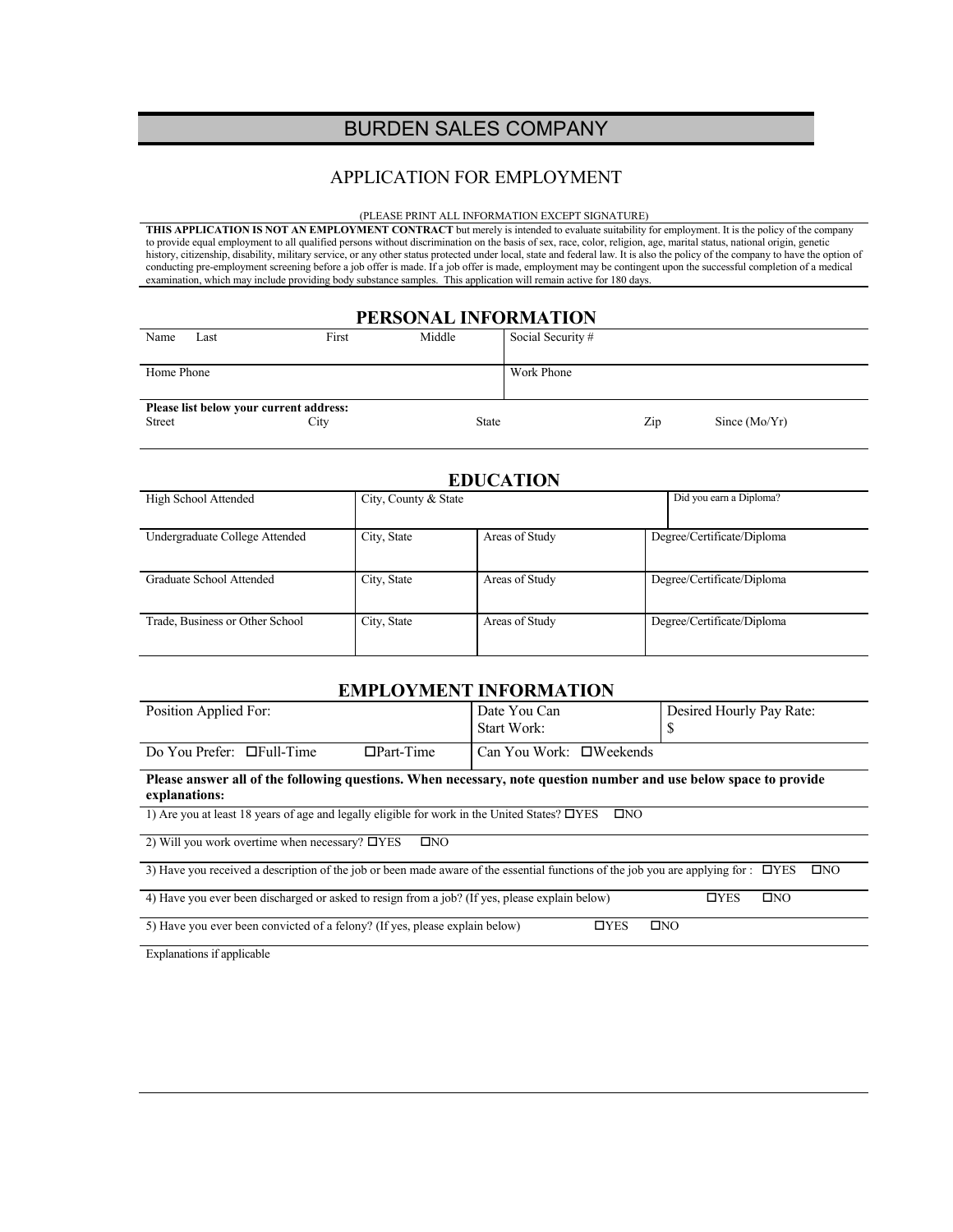## **EMPLOYMENT HISTORY**

| May We Contact Your Present Employer?<br>$\Box$ YES<br>$\square$ NO                                                                                                                      |                    |   |                            |          |            |       |
|------------------------------------------------------------------------------------------------------------------------------------------------------------------------------------------|--------------------|---|----------------------------|----------|------------|-------|
| Please list below your last three employers beginning with the most recent (if providing a resume with below requested employment<br>information included you do not need to duplicate): |                    |   |                            |          |            |       |
| <b>Most Recent Employer</b>                                                                                                                                                              | City               |   | <b>State</b>               | Zip Code |            | Phone |
| Position Held                                                                                                                                                                            | Dates From/To      |   | Pay Rate Upon Leaving<br>S |          | Supervisor |       |
| Duties                                                                                                                                                                                   | Reason for Leaving |   |                            |          |            |       |
| <b>Next Most Recent Employer</b>                                                                                                                                                         | City               |   | <b>State</b>               | Zip Code |            | Phone |
| Position Held                                                                                                                                                                            | Dates From/To      |   | Pay Rate Upon Leaving<br>S |          | Supervisor |       |
| Duties                                                                                                                                                                                   | Reason for Leaving |   |                            |          |            |       |
| <b>Next Most Recent Employer</b>                                                                                                                                                         | City               |   | <b>State</b>               | Zip Code |            | Phone |
| Position Held                                                                                                                                                                            | Dates From/To      | S | Pay Rate Upon Leaving      |          | Supervisor |       |
| Duties                                                                                                                                                                                   | Reason for Leaving |   |                            |          |            |       |

### **JOB-RELATED SKILLS**

Please use this space to list any special skills you may have that relate to the position applied for:

| Please list any professional licenses, designations, certifications, etc. that may relate to the position applied for. Include date granted, name of |
|------------------------------------------------------------------------------------------------------------------------------------------------------|
| organization, and any other relevant information.                                                                                                    |
|                                                                                                                                                      |

- 2.
- 

3.

### **APPLICANT'S CERTIFICATION AGREEMENT**

| I authorize the investigation of all statements contained in this application and release from all liability any persons or employers |
|---------------------------------------------------------------------------------------------------------------------------------------|
| supplying such information, and I also release the company from all liability that might result from making the investigation.        |

| <u>.</u> |  | I certify that the facts and information set forth in this application are true and complete to the best of my knowledge. I understand that any |  |  |
|----------|--|-------------------------------------------------------------------------------------------------------------------------------------------------|--|--|
|          |  | falsification, misrepresentation, or omission of facts on this application (or on any required documents) will be cause for denial of           |  |  |
|          |  | employment or immediate termination of employment, regardless of when or how discovered.                                                        |  |  |

| I agree, if I am offered and accept a position, to conform to all existing and future Company rules and regulations and I understand that the |
|-----------------------------------------------------------------------------------------------------------------------------------------------|
| Company reserves the right to change wages, hours and working conditions as deemed necessary. <b>I ALSO UNDERSTAND THAT, IF</b>               |
| HIRED. MY EMPLOYMENT WILL BE AT-WILL. MEANING THAT EITHER PARTY CAN END THE EMPLOYMENT                                                        |
| <b>RELATIONSHIP AT ANY TIME AND FOR ANY OR NO REASON.</b>                                                                                     |

4. I understand that any employment offer is contingent upon my providing, within three (3) working days of employment, valid proof of identity and eligibility to work in order to comply with the Immigration Reform and Control Act of 1986.

| I have read and reviewed the information provided in this application and the above statements. By signing this application for |
|---------------------------------------------------------------------------------------------------------------------------------|
| employment I certify that I understand all parts of it and have answered all questions completely and fully.                    |

| Date                                            |
|-------------------------------------------------|
| *WE ARE AN AT-WILL, EQUAL OPPORTUNITY EMPLOYER* |